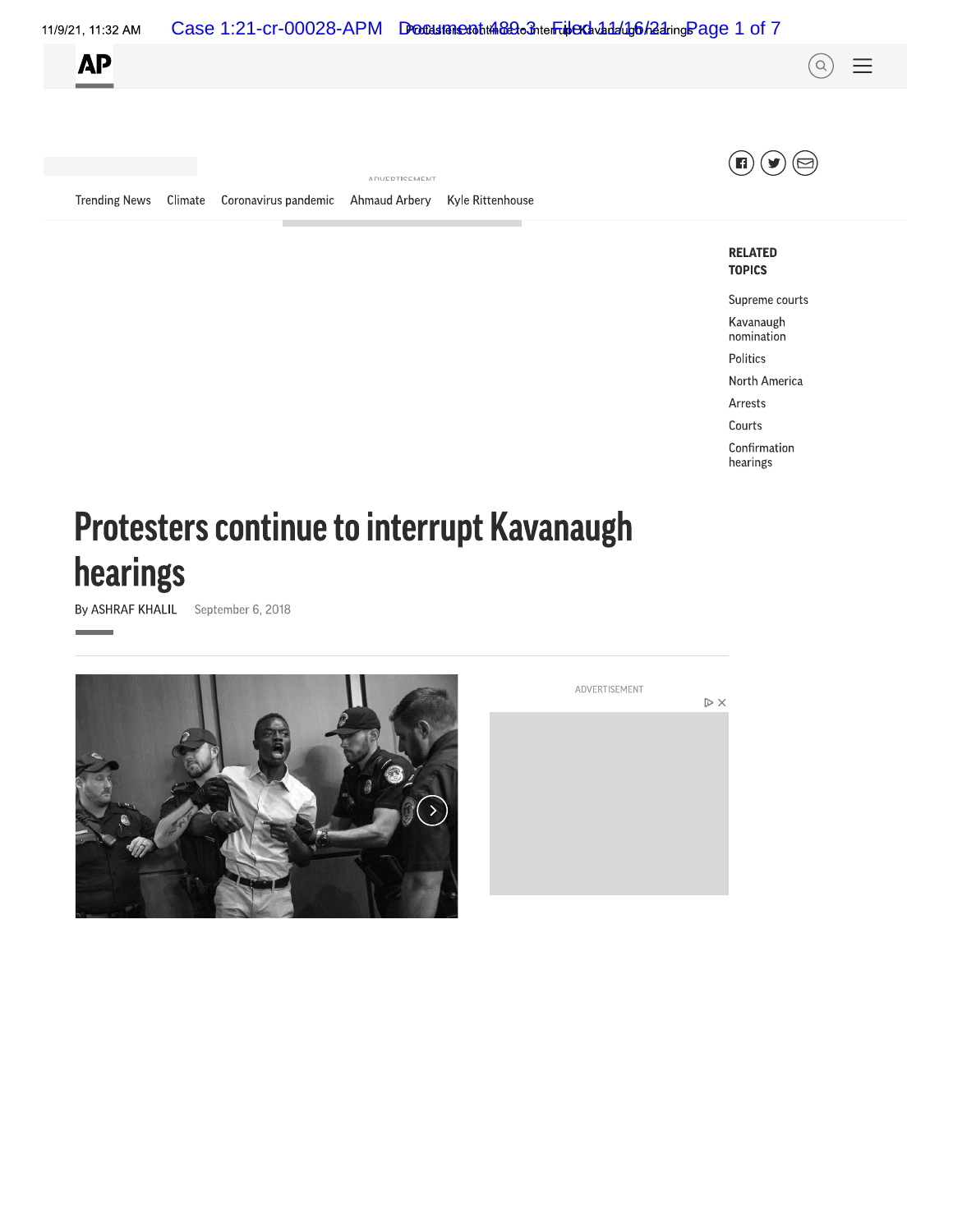#### Case 1:21-cr-00028-APM Drades meant the Best friends and additional and Page 2 of 7 11/9/21, 11:32 AM

snouting siogans like rou re making a mockery of democracy!" or "Senators: Do your jobs and stop this hearing!" The police then warn that he or she will be arrested for any further disruptions.

**Involving coach** 

Pompeii dig yields rare window on daily he understand

Climate **Trending News** Coronavirus pandemic Ahmaud Arbery Kyle Rittenhouse

and to motive out a side door.

ADVERTISEMENT

Missing Oregon mom dead, daughter alive in Idaho forest

by Taboola

Then another person repeats the process.

Eventually, the back two rows of the hearing room, which are reserved for the public, are empty, and another 20 or so visitors are escorted in from a line outside. They wait for their turn to shout and be arrested.

Overall, 70 people were arrested Tuesday and charged with disorderly conduct on the first day of the Kavanaugh confirmation hearings. The second day of hearings on Wednesday was marked by the same sort of shoutand-arrest pattern.

The Capitol Police can't close the room to the public and can't keep out people who look like they might disrupt the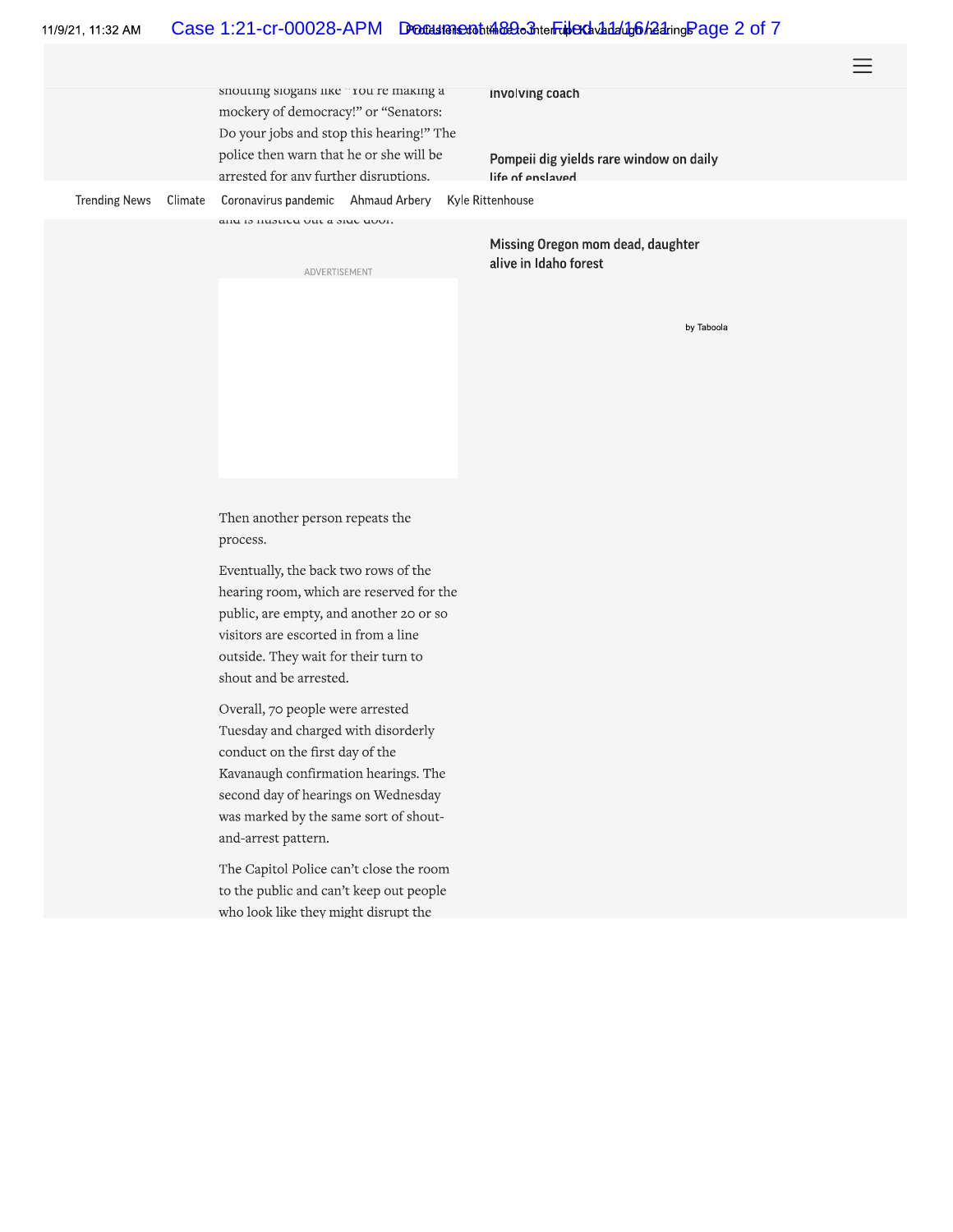#### Case 1:21-cr-00028-APM Drades meant the Best friends and additional and Fage 3 of 7 11/9/21, 11:32 AM

nd y En Hollingen

groups, including abortion rights groups, gun control organizations and labor unions, has converged on Washington. The demonstrators fear that Kavanaugh's confirmation would

**Trending News** Climate

Kyle Rittenhouse Coronavirus pandemic Ahmaud Arbery years on issues like abortion rights,

LGBT freedoms and gun control.

"My goal is for this nomination to not go through," said Alison Dreith, executive director of NARAL Pro-Choice Missouri, who was arrested Tuesday. "The stakes have never been higher."

It may be a quixotic goal. Republicans have the votes to confirm Kavanaugh and are expected to do so. The protesters are adding their voices to the outnumbered committee Democrats, who tried to delay the hearings, arguing that important documents about Kavanaugh have been withheld.

Dreith acknowledged that the numbers are on Kavanaugh's side but said she and other protesters are hoping to bolster Democrats on the committee and possibly sway one or two Republicans. They are also conducting phone call campaigns in each senator's home state.

ADVERTISEMENT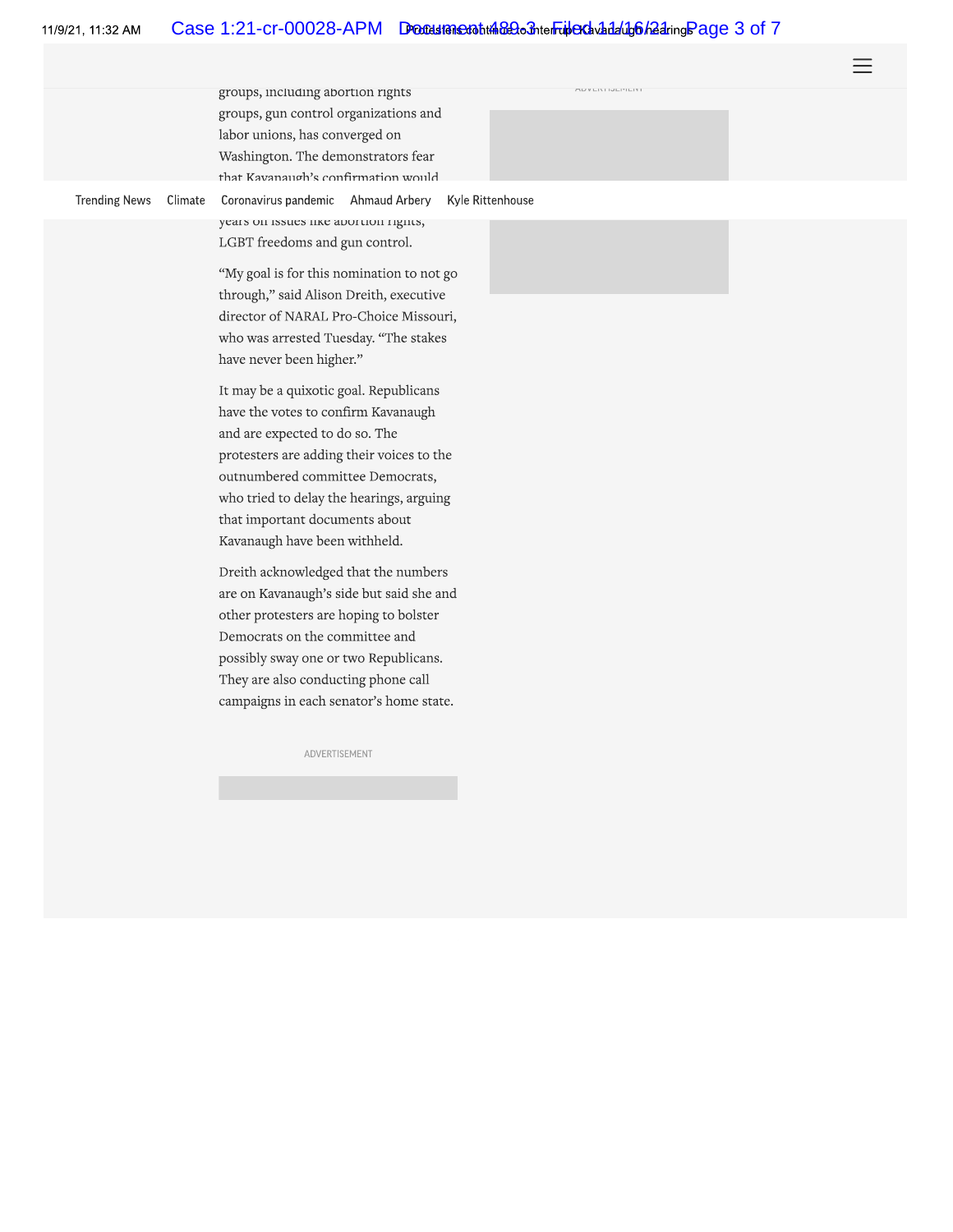Caller, he called the protests "embarrassing for the country" and wondered why the disruptions were allowed to continue.

"In the old days, we used to throw them out. Today, I guess they just keep screaming," Trump said.

Dreith said she and the other arrestees were hustled down to the building's basement while wearing plastic zip-tie handcuffs and kept in a garage-like holding area. After about five hours, they were charged and released after waiving their right to a trial and paying a \$35 fee.

A second group chose a different form of protest Tuesday. Nine women were arrested in the nearby Dirksen Senate Office Building for staging a protest dressed as characters from "The Handmaid's Tale," a novel and TV series that depicts a dystopian future where women are controlled by the government and forcibly used for breeding purposes. All protests are against the law in the Capitol and its related buildings, and the demonstrators were charged under a D.C. statute for "crowding, obstructing, or incommoding."

Lacy MacAuley, a longtime Washingtonbased activist and one of the people arrested, said she joined the costumed protest "to remind everyone that it can happen here. It's not just fiction. Our rights could slip through our fingers unless we act now to defend them "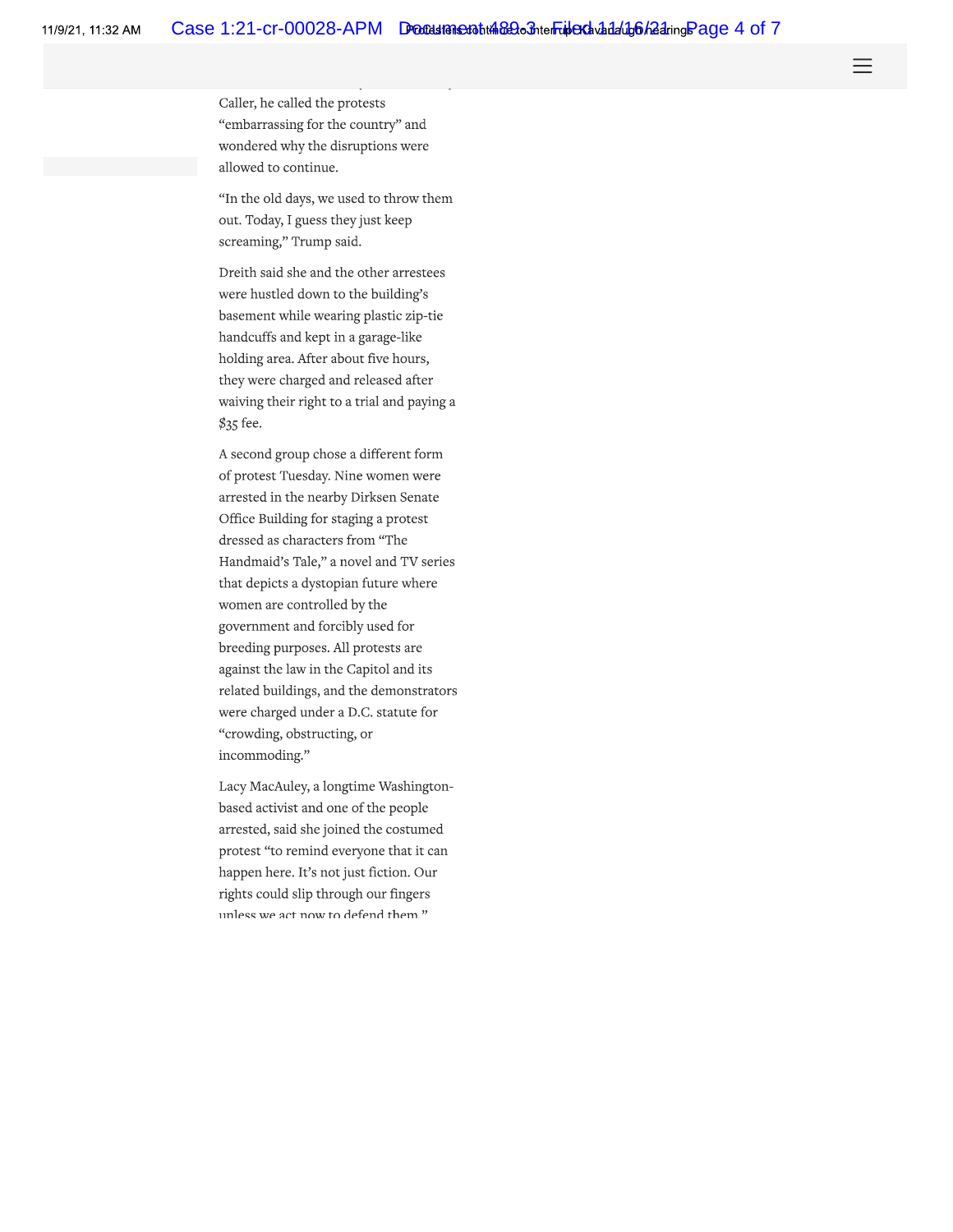| CHAINT-TYMP MAX         |
|-------------------------|
| extremely limited       |
| release of genetics and |
| is one of the rarest    |
| strains on the market.  |
|                         |





Tab**ogla** Feed

 $\overline{\phantom{a}}$ 

## No charges for officer who kille...

DENVER  $AP$ ) — No criminal ...



## **Ad Content**

**Forbes is Raving** About "The Warby Parker ...

Promoted: listenlively.com

30 of the Most Impressive

Nature Photos...

Promoted: Yeah Motor

 $\mathbf{K}(\mathbf{r}) = \mathbf{K}(\mathbf{z}) = \mathbf{E}(\mathbf{r})$ 

**Amazon Has Millions of Prime** Subscribers - B...

Promoted: Capital One Shopping

Inslee: WSU coach 'just...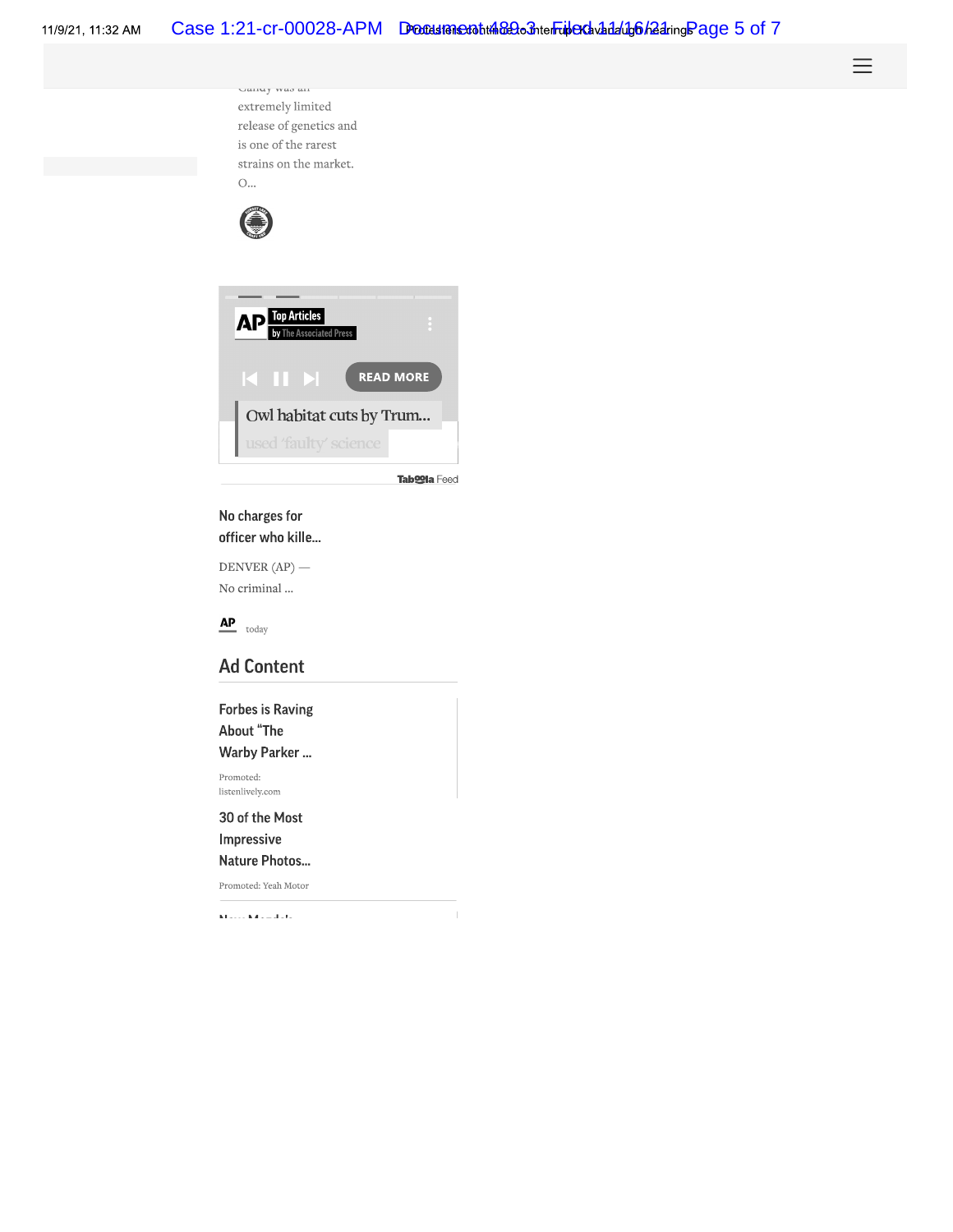11/9/21, 11:32 AM



**Can You Identify These Gangster Movies From One Screenshot?** 

Promoted: bonvovaged.com

## Washington

looking at...

SEATTLE  $AP$ ) -The University of...



Pompeii dig yields rare...

 $MILAN (AP)$  — Archeologists in ...



 $AP$  November 6, 2021

ANVERTISEMENT